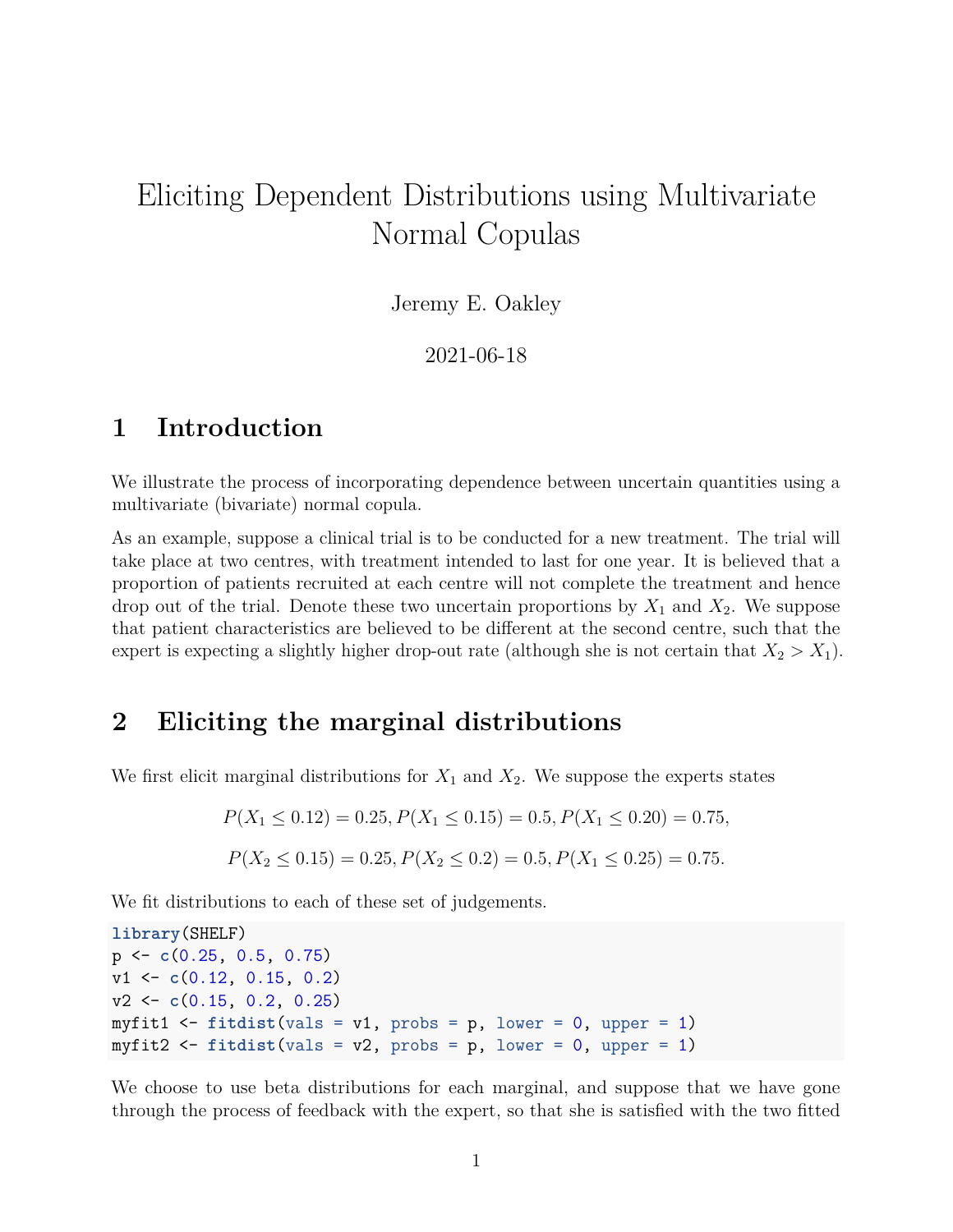distributions. The two fitted distributions are plotted below. (To aid comparison, lower and upper axes limits xl and xu are specified in the plotfit commands.)

 $plotfit(myfit1, d = "beta", x1 = 0, xu = 0.5)$ 



Figure 1: The fitted marginal distribution for *X*1.

 $plotfit(myfit2, d = "beta", x1 = 0, xu = 0.5)$ 



Figure 2: The fitted marginal distribution for  $X_2$ .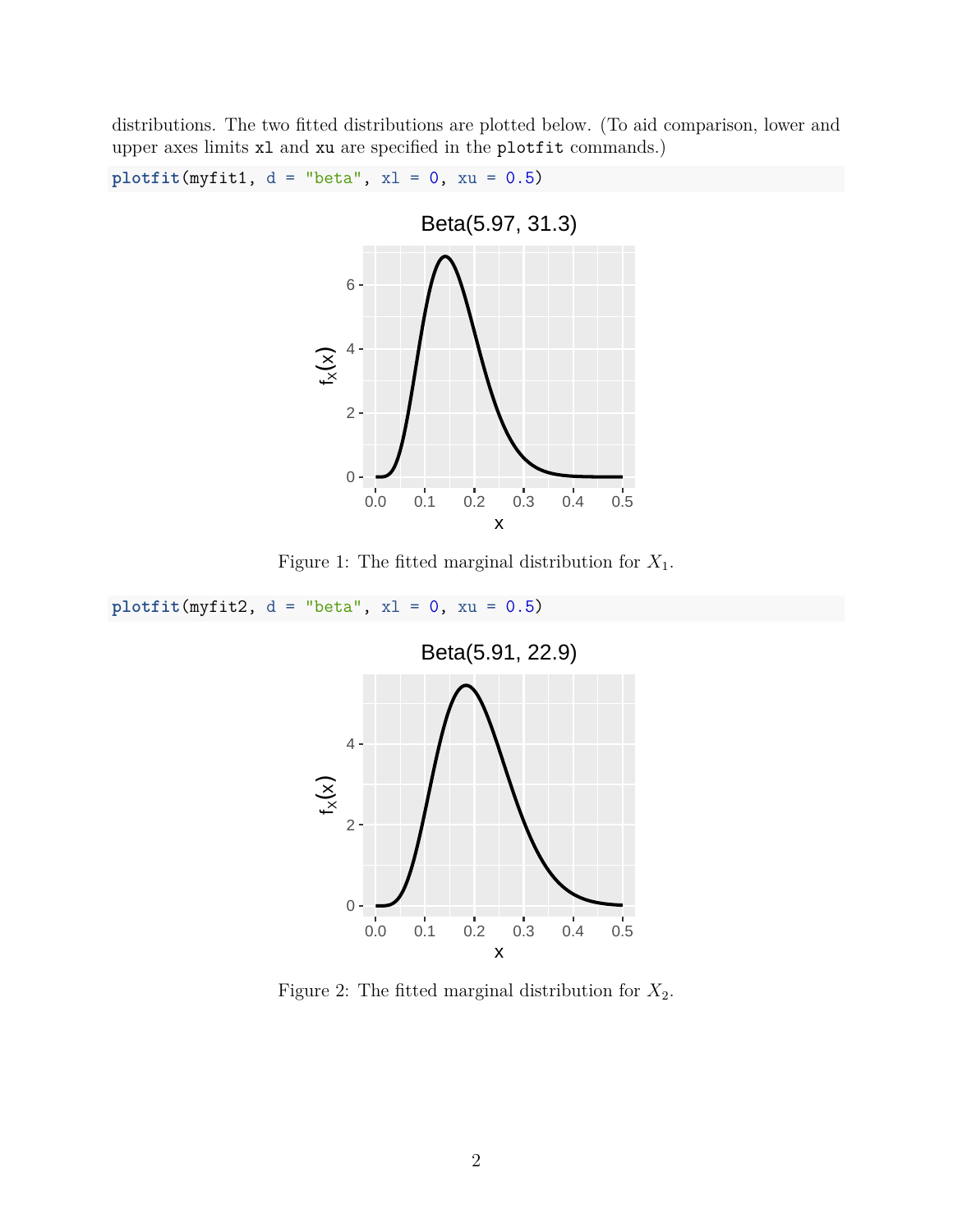### **3 Incorporating dependence**

We can incorporate dependence through the use of a bivariate normal copula. The general form of the joint density function of  $X_1$  and  $X_2$  is a little complex, but simulating from the joint distribution is more straightforward. The idea is as follows.

1. We can simulate a random value of *X* from any univariate probability distribution using inversion: we sample U from the  $U[0, 1]$  distribution, and then set our generated value of *X* to be the solution *x* of

$$
P(X \le x) = U.
$$

2. We can sample *dependent* values of *X*<sup>1</sup> and *X*<sup>2</sup> from two separate marginal distributions by sampling *dependent* uniforms *U*<sup>1</sup> and *U*2, and then setting the generated values of  $X_1$  and  $X_2$  to be the solutions  $x_1$  and  $x_2$  of

$$
P(X_1 \le x_1) = U_1, P(X_2 \le x_2) = U_2.
$$

3. In the bivariate normal copula method, we generate dependent uniforms  $U_1$  and  $U_2$  by sampling  $z_1, z_2$  from the bivariate normal distribution

$$
\left(\begin{array}{c} Z_1 \\ Z_2 \end{array}\right) \sim N \left\{ \left(\begin{array}{c} 0 \\ 0 \end{array}\right), \left(\begin{array}{cc} 1 & r \\ r & 1 \end{array}\right) \right\},\
$$

(with the choice of *r* discussed shortly), and then setting  $U_1 = P(Z_1 \leq z_1)$  and  $U_2 = P(Z_2 \leq z_2)$ .

To obtain *r*, the expert is asked to consider her concordance probability

$$
p = P(X_1 > 0.15, X_2 > 0.2, \text{ or } X_1 < 0.15, X_2 < 0.2),
$$

i.e. her probability that the two uncertain proportions are either both above their medians or both below their medians. Values 0, 0.5 and 1 for this probability corresponding to perfect negative correlation, independence, and perfect positive correlation respectively. Suppose she judges  $p = 0.8$ , in that if one proportion is higher than her median, she believes the other is likely to be also. The correlation parameter *r* can be obtained as

$$
r = \sin\left(2\pi\left(\frac{p}{2} - 0.25\right)\right) = 0.81.
$$

The function copulaSample can be used to sample from the required distribution. The function generalises to *d* dependent variables  $X_1, \ldots, X_d$  (though we don't recommend using this method for  $d > 3$ , and takes as input a matrix of concordance probabilities, where element *i, j* of this matrix is the probability

$$
P(X_i > m_i, X_j > m_j \text{ or } X_i < m_i, X_j < m_j),
$$

where  $m_i$  and  $m_j$  are the corresponding elicited medians. It is only necessary to specify the upper triangular elements of this matrix. Note that with  $d > 2$ , the elicited pairwise concordance probabilities may not result in a positive-definite variance matrix. We discuss this further at the end.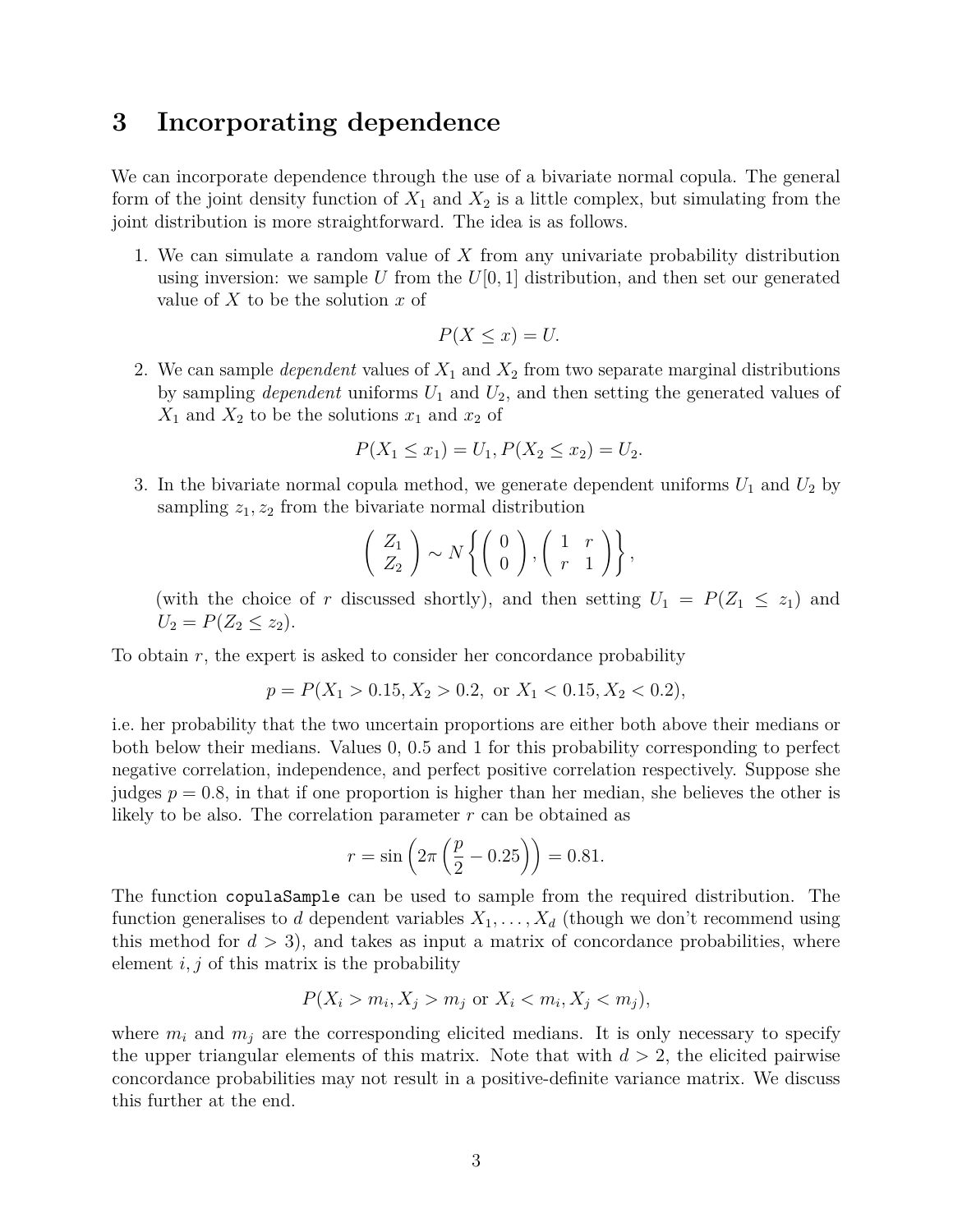```
conc.prob <- matrix(0, 2, 2)
cone.prob[1, 2] < -0.8X <- copulaSample(myfit1, myfit2, cp = conc.prob,
                  n = 1000, d = c("beta", "beta"))
```
The object X is a 1000  $\times$  2 matrix, with *i*-th column corresponding to  $X_i$ . We verify that the sample has the right properties, checking the sample quartiles and quadrant probability.

**quantile**(X[, 1], probs = **c**(0.25, 0.5, 0.75))

```
## 25% 50% 75%
## 0.1148048 0.1526923 0.1927256
quantile(X[, 2], probs = c(0.25, 0.5, 0.75))
## 25% 50% 75%
## 0.1477030 0.1946258 0.2487145
mean((X[, 1] > 0.15 & X[, 2] > 0.2) | (X[, 1] < 0.15 & X[, 2] < 0.2))
## [1] 0.794
```
We plot the sample below.

```
library(ggplot2)
ggplot(data.frame(X), aes(x = X1, y = X2)) +
  geom_point(alpha = 0.1, colour = "red") +
  geom_hline(yintercept = 0.2) +
  geom_vline(xintercept = 0.15) +
  \text{labs}(x = \text{expression}(X[1]), y = \text{expression}(X[2]))
```


Figure 3: A sample from the joint distribution of  $X_1, X_2$ . The horizontal and vertical lines indicated the elicited medians. Note that expert has judged a probability of 0.8 of *X*<sup>1</sup> and *X*<sup>2</sup> being either both above or both below their median values, and so approximately 80% of the points are in the top right and bototm left quadrants.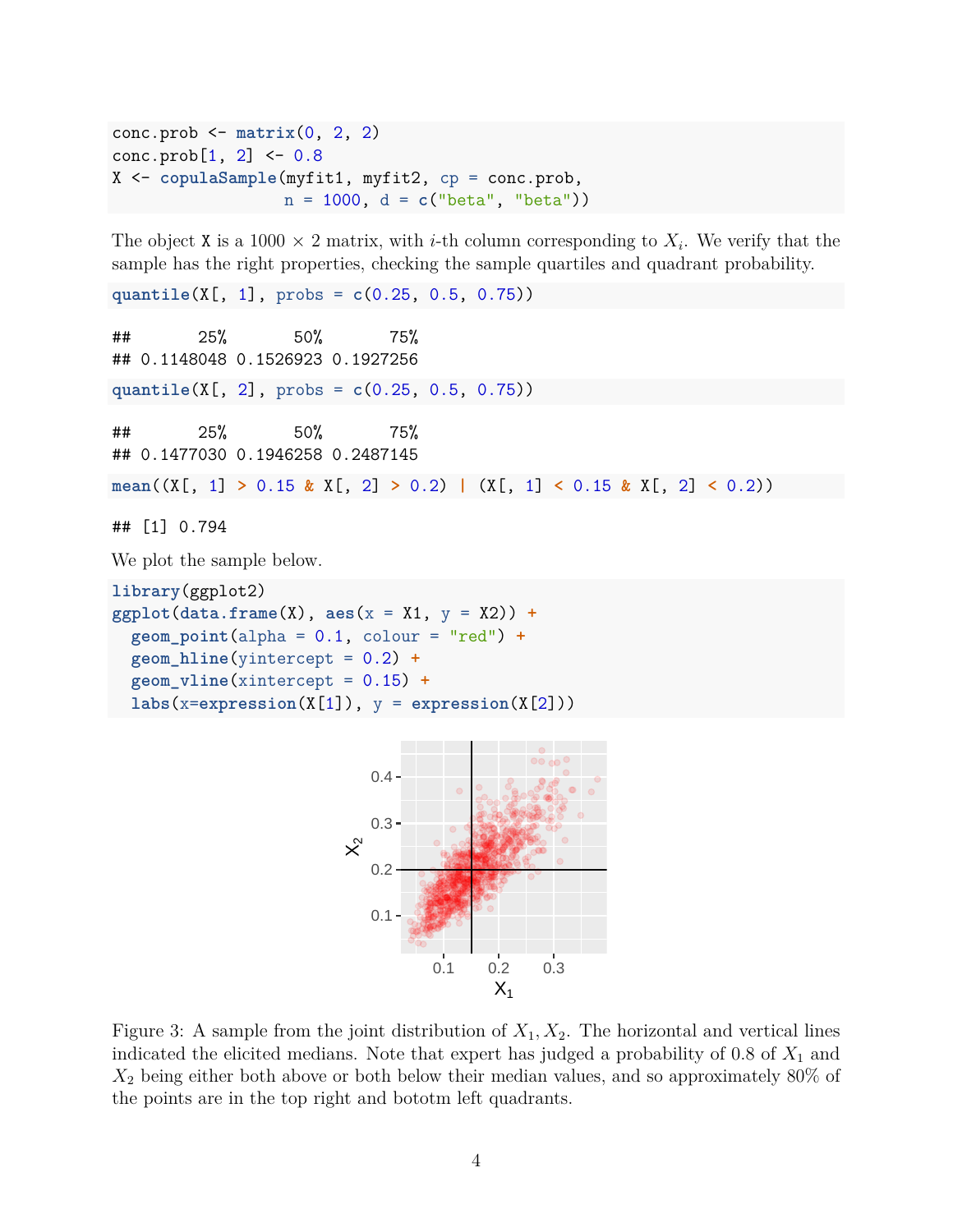Note that an interactive tool is available for specifying a concordance probability and viewing a corresponding joint sample for two uncertain quantities. In this example, it would be run with the command

**elicitConcProb**(myfit1, myfit2, m1 = 0.15, m2 = 0.2, d = **c**("Beta", "Beta"))

## **4 Coherent concordance probabilities and positive definite correlation matrices**

With three or more uncertain quantities, it is possible to specify pair-wise concordance probabilities that are not coherent, resulting in a correlation matrix that is not positive definite. To illustrate this, suppose we have three uncertain quantities  $X_1, X_2$  and  $X_3$ , with elicited medians  $m_1, m_2$  and  $m_3$  and consider the following three statements:

- 1.  $X_1$  is strongly positively correlated with  $X_2$ ;
- 2.  $X_1$  is strongly positively correlated with  $X_3$ ;
- 3. *X*<sup>2</sup> is strongly *negatively* correlated with *X*3.

Statement 3 is not 'consistent' with the first two: Statements 1 and 2 imply that we expect to see either both  $X_2$  and  $X_3$  above their medians (if  $X_1 > m_1$ ), or both below their medians  $(f \, X_1 \langle m_1 \rangle)$ , but Statement 3 says that we expect to see one of  $X_2, X_3$  above its median, and the other to be below.

Continuing the example, suppose we have elicited a marginal distribution for *X*<sup>3</sup> (with the elicited quartiles being 0.2, 0.25 and 0.35.)

v3 <- **c**(0.2, 0.25, 0.35) myfit3  $\le$  fitdist(vals = v3, probs = p, lower = 0, upper = 1)

Defining

$$
p_{i,j} = P(X_i > m_i, X_j > m_j \text{ or } X_i < m_i, X_j < m_j),
$$

the expert has already stated  $p_{1,2} = 0.8$ , and we suppose she now also judges

$$
p_{1,3} = 0.7, \quad p_{2,3} = 0.1
$$

We set up the matrix of concordance probabilities as follows (upper diagonal elements only)

```
conc.prob <- matrix(0, 3, 3)
conc.prob[1, 2] < -0.8conc.prob[1, 3] <- 0.7
conc.prob[2, 3] <- 0.1
```

```
so we have the matrix
```
#### conc.prob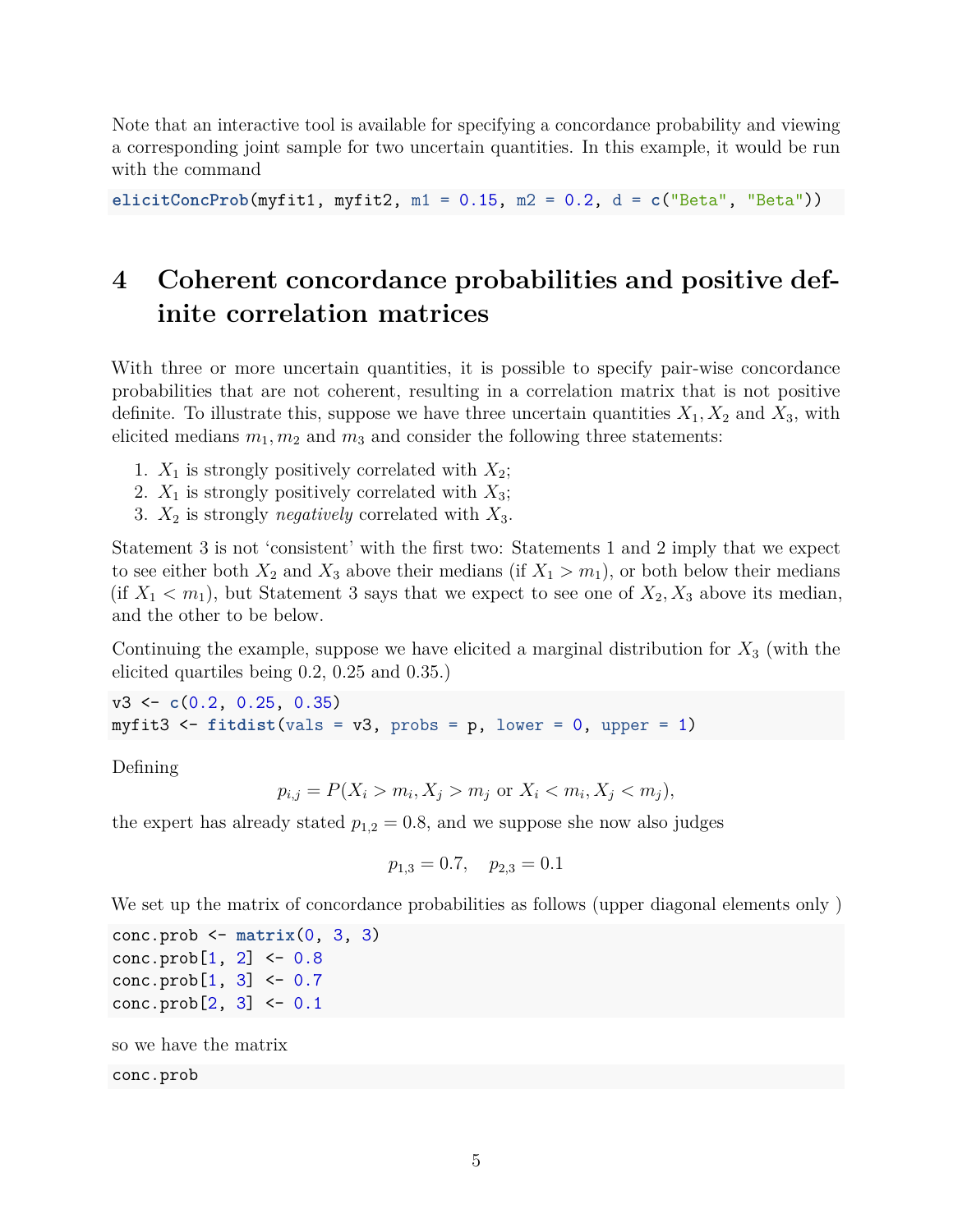## [,1] [,2] [,3] ## [1,] 0 0.8 0.7  $\#$   $[2,]$  0 0.0 0.1 ## [3,] 0 0.0 0.0

We now attempt to obtain a joint sample using a multivariate normal copula

```
theta <- copulaSample(myfit1, myfit2, myfit3,
                      cp = conc.prob, n = 1000,d = rep("Beta", 3))
```
## Elicited correlation matrix is not positive definite. ## Consider adjusting one of the concordance probabilities ## to be within the following limits. ## ## p\_{1,2} p\_{1,3} p\_{2,3} ## lower 0.2 0.1 0.5 ## upper 0.4 0.3 0.9

The output tells us how any one of the concordance probabilities should be adjusted to make it cohere with the other two. (This feature is only available for three uncertain quantities.) For example,  $p_{2,3}$  would need to be specified in the range [0.5, 0.9], given the values of  $p_{1,2}$ and *p*1*,*3.

The valid ranges for each concordance probability (given the other two) are obtained by considering a multivariate normal random vector

$$
\begin{pmatrix} Z_1 \\ Z_2 \\ Z_3 \end{pmatrix} \sim N \left\{ \begin{pmatrix} 0 \\ 0 \\ 0 \end{pmatrix}, \begin{pmatrix} 1 & r_{1,2} & r_{1,3} \\ r_{2,1} & 1 & r_{2,3} \\ r_{3,1} & r_{3,2} & 1 \end{pmatrix} \right\},\,
$$

where each correlation parameter  $r_{i,j}$  is obtained from a concordance probability  $p_{i,j}$  via

$$
r_{i,j} = \sin\left(2\pi \left(\frac{p_{i,j}}{2} - 0.25\right)\right)
$$

To obtain the range for any concordance probability  $p_{i,j}$  given the other two  $p_{i,k}$ ,  $p_{j,k}$ , we note that

$$
Var(Z_i|Z_j, Z_k) = 1 - (r_{i,j} \ r_{i,k}) \begin{pmatrix} 1 & r_{j,k} \\ r_{j,k} & 1 \end{pmatrix}^{-1} \begin{pmatrix} r_{i,j} \\ r_{i,k} \end{pmatrix},
$$

and so, given the values of  $r_{j,k}$  and  $r_{i,k}$ , we can solve a quadratic equation to find the limits of  $r_{i,j}$  (and hence  $p_{i,j}$ ) such that  $Var(Z_i | Z_j, Z_k) > 0$ .

To confirm that  $p_{2,3}$  would need to be in the range  $[0.5, 0.9]$ , we do

 $conc.prob[2, 3] < -0.9$ theta <- **copulaSample**(myfit1, myfit2, myfit3,  $cp = conc.prob, n = 1000,$ d = **rep**("beta", 3))